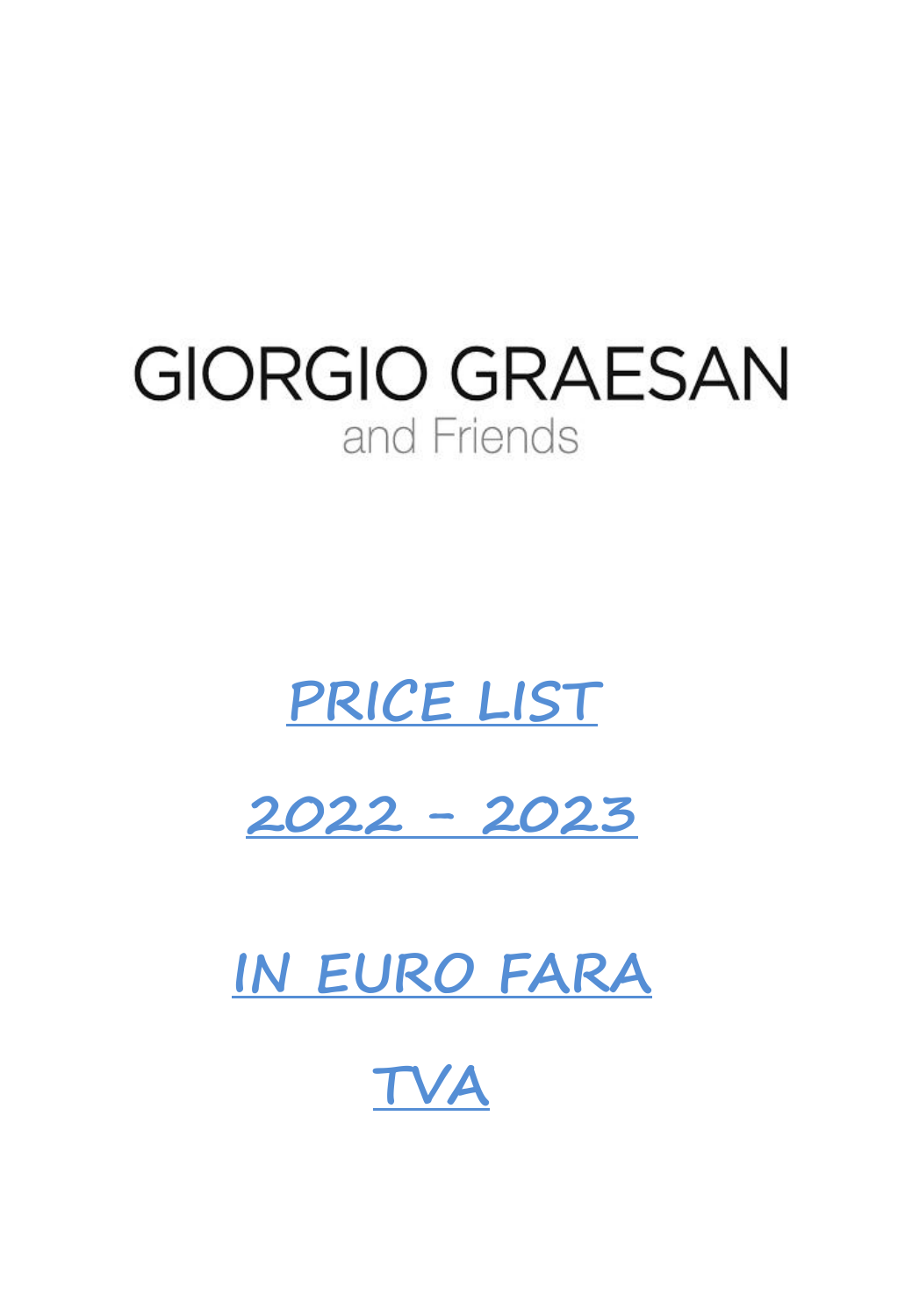#### Spirito Libero (base)



Design plaster with different possibilities of finishings, lime based with marble stones.

| code    | <b>SIZE</b> | <b>COVERAGE</b>        | <b>NET PRICE EURO</b> |
|---------|-------------|------------------------|-----------------------|
| 1060/2  | 2 kg        | $1,6/2$ m <sup>2</sup> | 15,68                 |
| 1060/8  | 8 kg        | $6,6/8$ m <sup>2</sup> | 55,89                 |
| 1060/24 | 24 kg       | $20/24$ m <sup>2</sup> | 141,49                |

#### Spatula Stuhhi (base)



**Classic venetian plater, glossy effect, lime based with marble stones.**

| ници | code    | <b>SIZE</b> | <b>COVERAGE</b>        | <b>NET PRICE EURO</b> |
|------|---------|-------------|------------------------|-----------------------|
|      | 1001/2  | 2 kg        | $2/2,5$ m <sup>2</sup> | 15,68                 |
|      | 1001/8  | 8 kg        | $8/10 \; \text{m}^2$   | 55,89                 |
|      | 1001/24 | 24 kg       | $24/30$ m <sup>2</sup> | 141,49                |

#### Segui il tuo Istinto (base)

**Regenerating plaster, which can create smooth or thick walls.**



۹

| <b>ISTINTO</b> |
|----------------|

| code    | <b>SIZE</b> | <b>COVERAGE</b>         | <b>NET PRICE EURO</b> |
|---------|-------------|-------------------------|-----------------------|
| 1070/4  | 4 kg        | $2/2,78$ m <sup>2</sup> | 30,39                 |
| 1070/8  | 8 kg        | $4/5,3 \text{ m}^2$     | 55,89                 |
| 1070/24 | 24 kg       | $12/16$ m <sup>2</sup>  | 141,49                |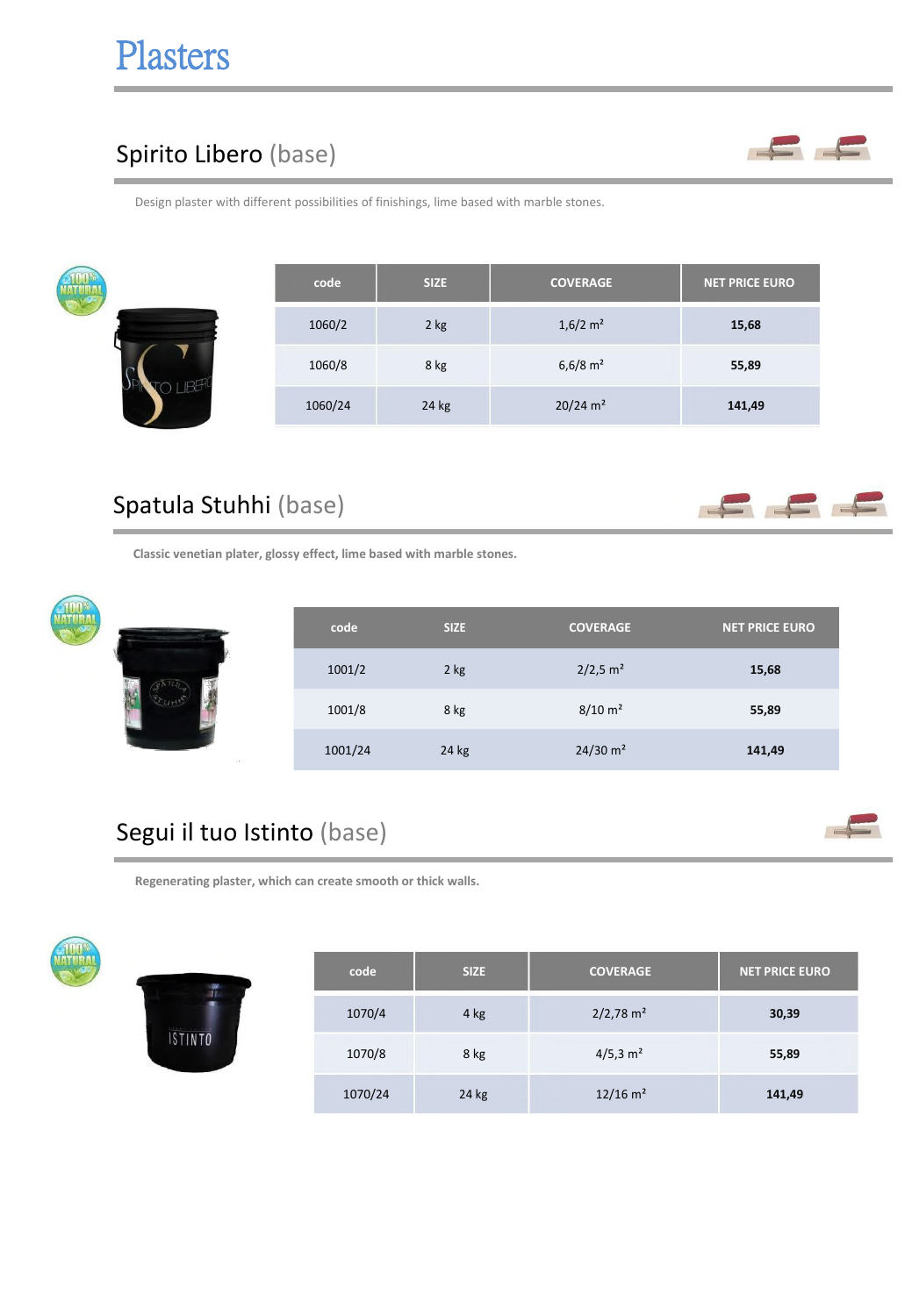Muro (base)



 $\epsilon$ 

**Regenerating plaster, which can create smooth or thick walls.**



| $-10-1$    | code    | <b>SIZE</b> | <b>COVERAGE</b>         | <b>NET PRICE EURO</b> |
|------------|---------|-------------|-------------------------|-----------------------|
|            | 1075/4  | 4 kg        | $2/2,78$ m <sup>2</sup> | 30,39                 |
| TURAL      | 1075/8  | 8 kg        | $4/5,3 \text{ m}^2$     | 55,89                 |
| GORDOSAKAN | 1075/24 | 24 kg       | $12/16$ m <sup>2</sup>  | 141,49                |

#### MICA ARGENTO & BRONZO



| <b>CODE</b>         | <b>SIZE</b> | <b>NET PRICE EURO</b> |
|---------------------|-------------|-----------------------|
| <b>PLUS ARGENTO</b> | 62 CC       |                       |
| <b>PLUS BRONZO</b>  | 62 CC       |                       |



#### Marmorino (base)





| code    | <b>SIZE</b> | <b>COVERAGE</b>     | <b>NET PRICE EURO</b> |
|---------|-------------|---------------------|-----------------------|
| 1090/8  | 8 kg        | 5,7/6,6 $m2$        | 50,59                 |
| 1090/24 | 24 kg       | $17/20 \text{ m}^2$ | 117,58                |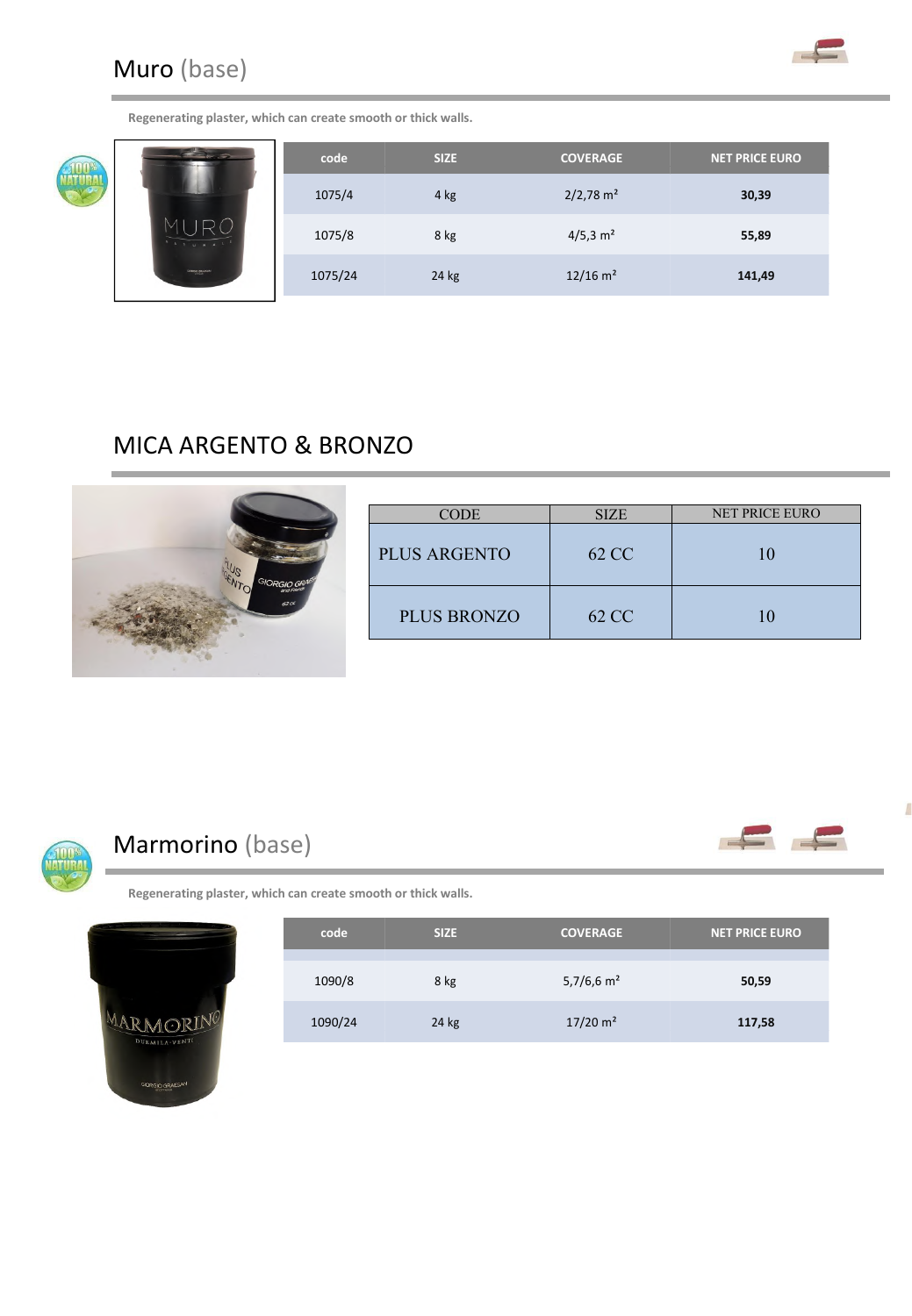### Colore & Gioia (base)



Metallic paint, ivory based.



| code   | <b>SIZE</b>     | <b>COVERAGE</b>          | <b>NET PRICE EURO</b> |
|--------|-----------------|--------------------------|-----------------------|
| 2000   | 1 <sub>lt</sub> | $7/8$ m <sup>2</sup>     | 36,55                 |
| 2000/2 | $2,5$ lt        | 17.50/20 m <sup>2</sup>  | 81,66                 |
| 2000/5 | 5 <sub>lt</sub> | $35/40$ m <sup>2</sup>   | 154                   |
| 200/15 | 15 lt           | $100/150$ m <sup>2</sup> | 416,85                |

#### White Paint (base)



**Metallic paint, white mother of pearl based**.

|                   | code    | <b>SIZE</b>      | <b>COVERAGE</b>          | <b>NET PRICE EURO</b> |
|-------------------|---------|------------------|--------------------------|-----------------------|
|                   | 2040    | 1 <sup>h</sup>   | $7/8$ m <sup>2</sup>     | 36,55                 |
|                   | 2040/2  | $2,5$ lt         | $17.5/20$ m <sup>2</sup> | 81,66                 |
| <b>A REALERTY</b> | 2040/5  | 5 <sub>lt</sub>  | $35/40$ m <sup>2</sup>   | 154                   |
|                   | 2040/15 | 15 <sub>lt</sub> | $100/150$ m <sup>2</sup> | 416,85                |

#### Colore & Oro Ricco (base)





| code   | <b>SIZE</b>     | <b>COVERAGE</b>          | <b>NET PRICE EURO</b> |
|--------|-----------------|--------------------------|-----------------------|
| 2020   | 1 <sup>1</sup>  | $7/8$ m <sup>2</sup>     | 58,50                 |
| 2020/2 | $2,5$ lt        | $17.5/20$ m <sup>2</sup> | 121,76                |
| 2020/5 | 5 <sub>lt</sub> | $35/40$ m <sup>2</sup>   | 231,80                |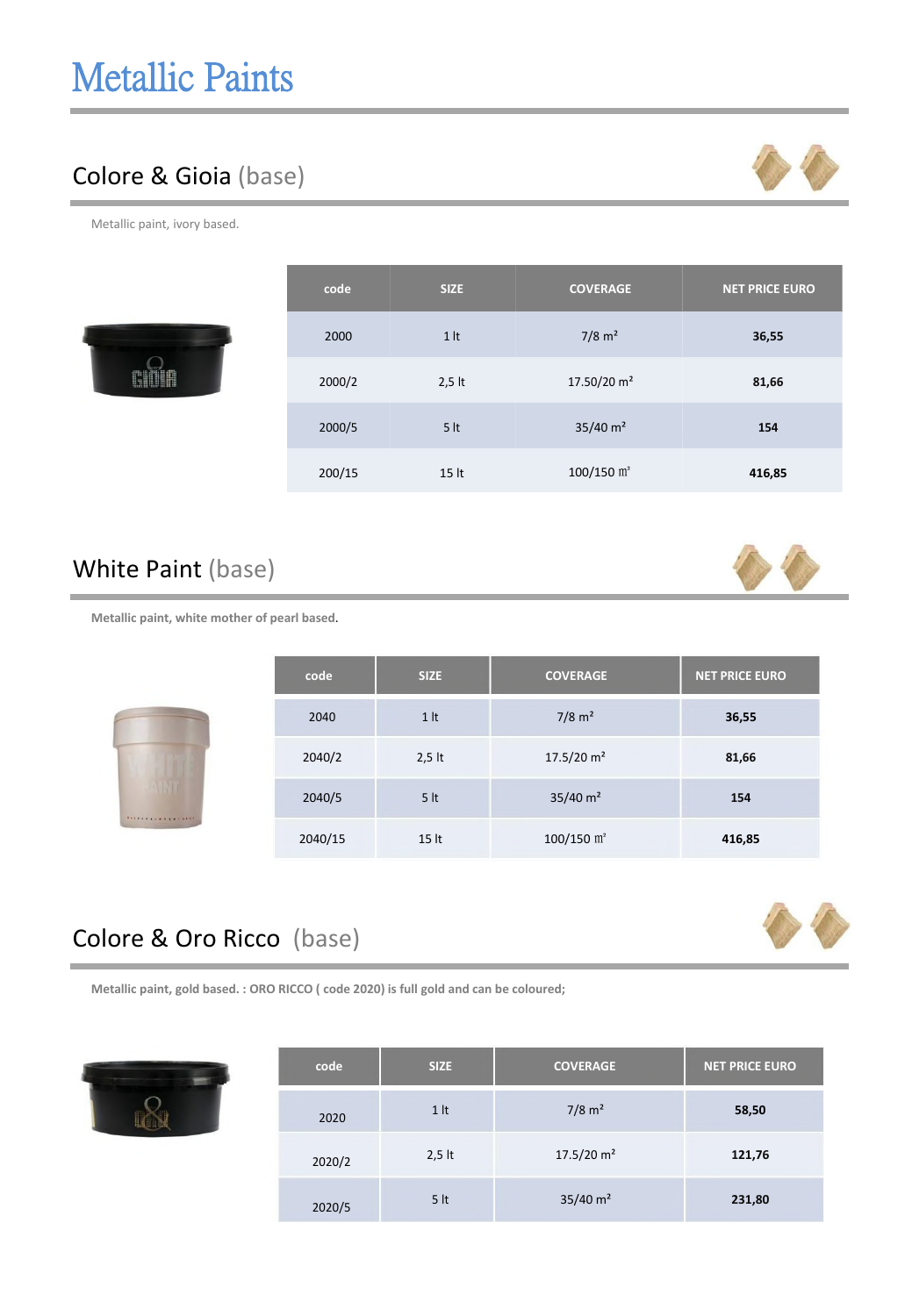

|                          | code   | <b>SIZE</b>     | <b>COVERAGE</b>   | <b>NET PRICE EURO</b> |
|--------------------------|--------|-----------------|-------------------|-----------------------|
| FILLOISETA<br>$\sqrt{2}$ | 2006   | 1 <sup>h</sup>  | 10 m <sup>2</sup> | 36,55                 |
| FILIDISETA               | 2006/2 | $2,5$ lt        | $25 \text{ m}^2$  | 81,66                 |
| <b>Holiga Alphins</b>    | 2006/5 | 5 <sub>lt</sub> | $50 \text{ m}^2$  | 154                   |

## Decorative Paints

#### Casa dei Sogni (base)



Decorative paint, which creates the effect of an old wall or a transparent finishing.

| code    | <b>SIZE</b>      | <b>COVERAGE</b>          | NET PRICE EURO |
|---------|------------------|--------------------------|----------------|
| 1050    | 1 <sup>h</sup>   | $8/9 \text{ m}^2$        | 24,66          |
| 1050/2  | $2,5$ lt         | $20/22.5$ m <sup>2</sup> | 55,34          |
| 1050/5  | 5 <sub>lt</sub>  | $40/45$ m <sup>2</sup>   | 97,27          |
| 1050/15 | 15 <sub>lt</sub> | 120/135 $m2$             | 261            |

#### Colore & Neve (base)



Decorative paint with aluminium flakes, in 150 different colours.



| code   | <b>SIZE</b>     | <b>COVERAGE</b>          | <b>NET PRICE EURO</b> |
|--------|-----------------|--------------------------|-----------------------|
| 2060   | 1 <sup>h</sup>  | $4/5$ m <sup>2</sup>     | 44,33                 |
| 2060/2 | $2,5$ lt        | $10/12.5$ m <sup>2</sup> | 98                    |
| 2060/5 | 5 <sub>lt</sub> | $20/25$ m <sup>2</sup>   | 182                   |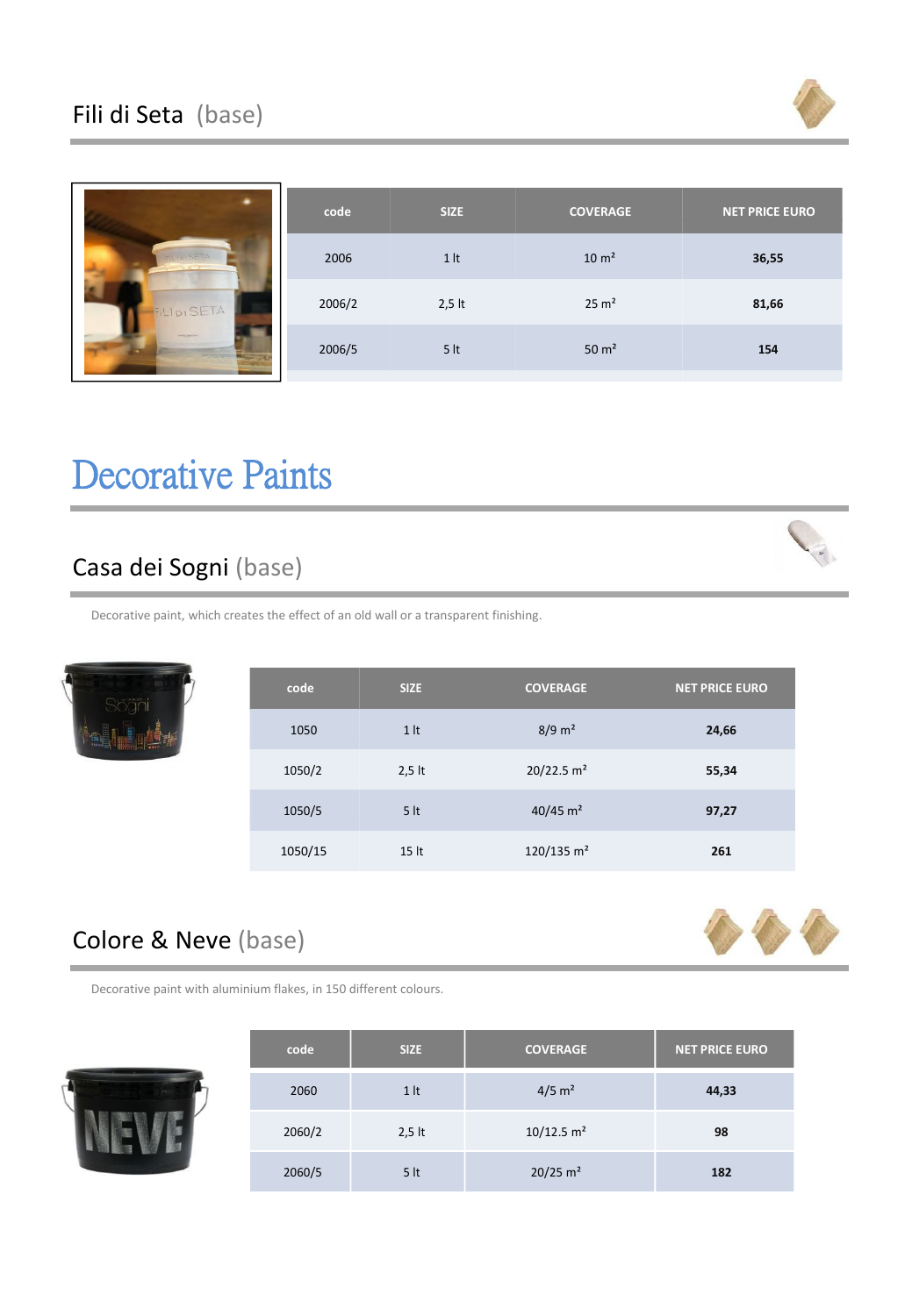#### La Via Lattea (base)



Decorative paint with aluminium flakes, in pastel colours.



| code   | <b>SIZE</b>    | <b>COVERAGE</b>          | <b>NET PRICE EURO</b> |
|--------|----------------|--------------------------|-----------------------|
| 2050   | 1 <sup>h</sup> | $5/6$ m <sup>2</sup>     | 38,88                 |
| 2050/2 | $2,5$ lt       | $12,5/15$ m <sup>2</sup> | 86,90                 |
| 2050/5 | 5 <sup>h</sup> | $25/30$ m <sup>2</sup>   | 163,84                |





#### CREA IL TUO UNIVERSO (base)



The ceiling of your room will glow in the dark with millions of stars.

| <b>UNIVERSO</b><br>$4 \text{ m}^2$<br>2100<br>1 <sup>h</sup><br>40,16<br>UNIVERSO<br>$20 \text{ m}^2$<br>2100/5<br>5 <sub>lt</sub><br>156,35 | code | <b>SIZE</b> | COVERAGE | NET PRICE EURO |
|----------------------------------------------------------------------------------------------------------------------------------------------|------|-------------|----------|----------------|
|                                                                                                                                              |      |             |          |                |
|                                                                                                                                              |      |             |          |                |

#### Tickener

Thickener for plasters, suitable for dark colours**.**

| <b>CODE</b>  | <b>SIZE</b> | NET PRICE EURO |
|--------------|-------------|----------------|
|              |             |                |
| 799          | $0.062$ lt  | 5,89           |
|              |             |                |
| <b>ADENS</b> |             |                |
|              |             |                |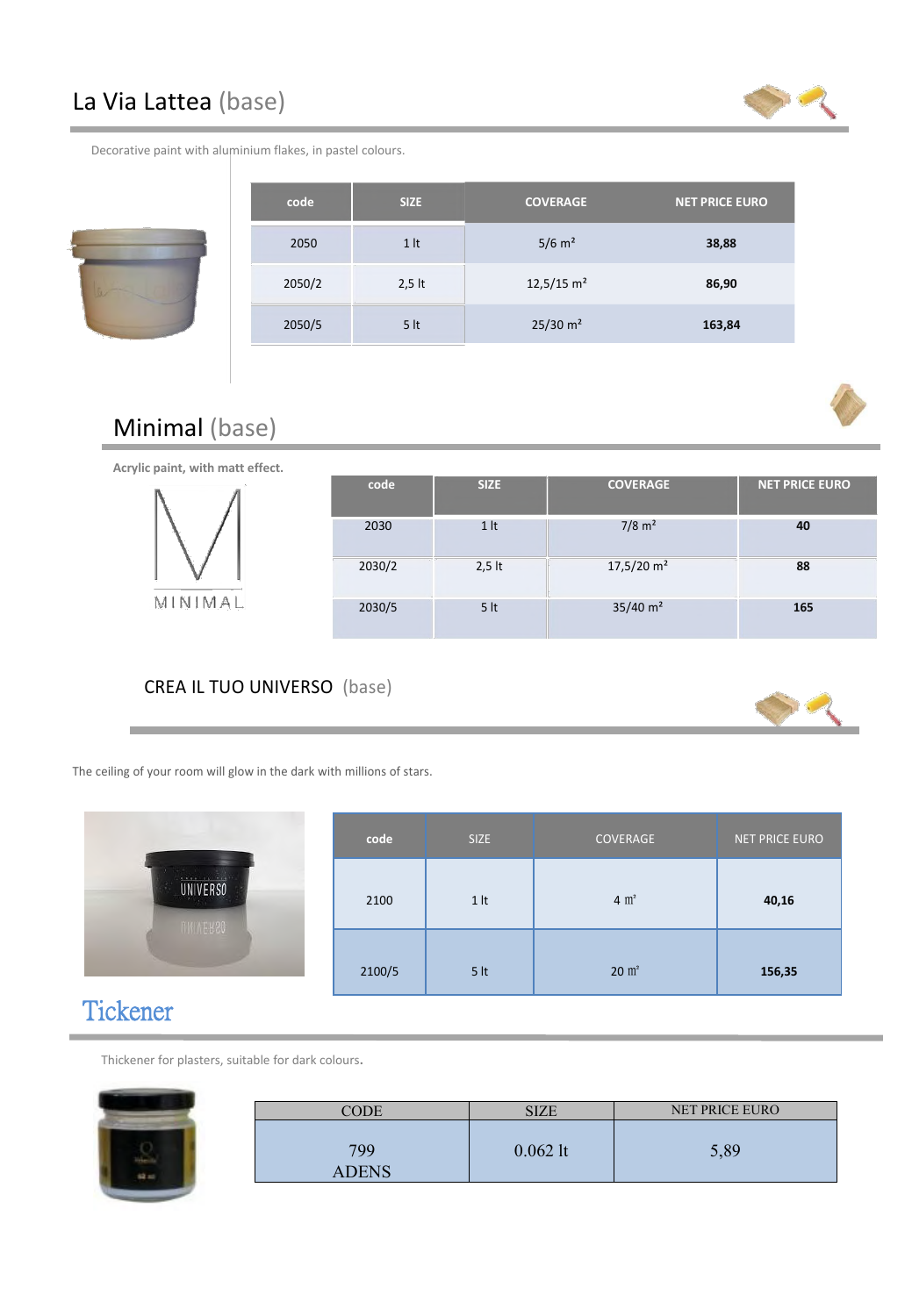## Primus Primus Naturale (undercoat)

**Undercoat to be applied before plasters and Le Origini.**



| code    | <b>SIZE</b>      | <b>COVERAGE</b>          | <b>NET PRICE EURO</b> |  |
|---------|------------------|--------------------------|-----------------------|--|
| 1030    | 1 <sup>h</sup>   | $5/7 \text{ m}^2$        | 15,52                 |  |
| 1030/2  | $2,5$ lt         | $12/17,5$ m <sup>2</sup> | 29,14                 |  |
| 1030/5  | 5 <sup>h</sup>   | $30/35$ m <sup>2</sup>   | 47,39                 |  |
| 1030/15 | 15 <sub>lt</sub> | $105/120 \text{ m}^2$    | 110                   |  |
|         |                  |                          |                       |  |

#### Primus Sabbia (undercoat)

**Undercoat for metallic and decorative paints.**

|               | code    | <b>SIZE</b>      | <b>COVERAGE</b>          | <b>NET PRICE EURO</b> |
|---------------|---------|------------------|--------------------------|-----------------------|
| 100%<br>TURAI | 1031    | 1 <sub>lt</sub>  | $5/7 \text{ m}^2$        | 15,52                 |
|               | 1031/2  | $2,5$ lt         | $12/17,5$ m <sup>2</sup> | 29,14                 |
|               | 1031/5  | 5 <sub>lt</sub>  | $30/35$ m <sup>2</sup>   | 47,39                 |
|               | 1031/15 | 15 <sub>lt</sub> | $105/120$ m <sup>2</sup> | 110                   |

| Primus Aggrappante (undercoat)<br>Undercoat to be applied before plasters |                |                         |                             |                         |
|---------------------------------------------------------------------------|----------------|-------------------------|-----------------------------|-------------------------|
|                                                                           | code<br>1035/2 | <b>SIZE</b><br>$2.5$ lt | COVERAGE<br>$4 \text{ m}^2$ | NET PRICE EURO<br>47,39 |
| PRIMUS                                                                    | 1035/5         | 5 <sup>h</sup>          | $8.3 \text{ m}^2$           | 77,96                   |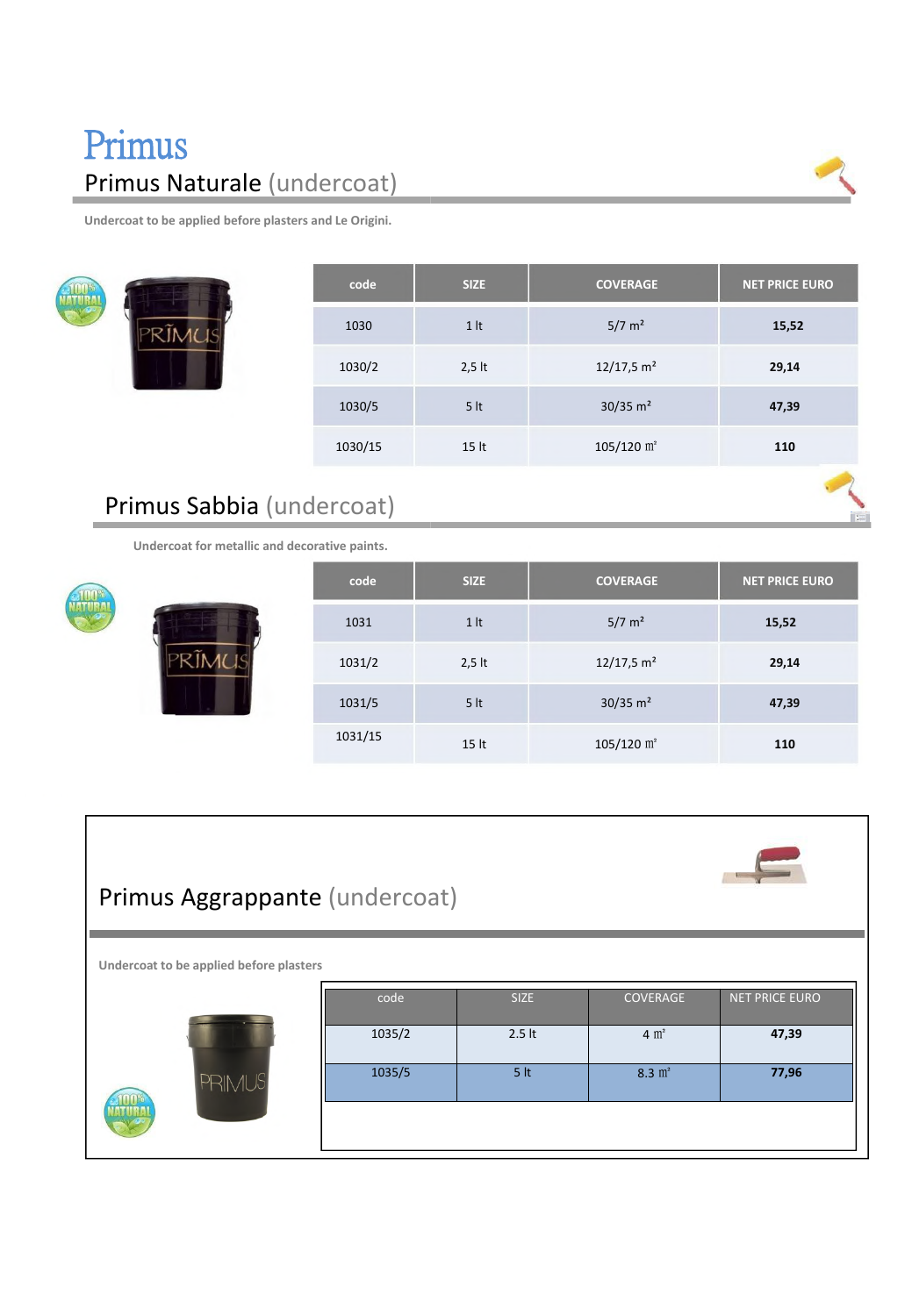#### Cera del Vecchio (wax)

**Bee wax, appliable as protective coat on plasters and Origini.**

| code   | <b>SIZE</b>    | <b>COVERAGE</b>  | <b>NET PRICE EURO</b> |
|--------|----------------|------------------|-----------------------|
| 1013   | 1 <sup>h</sup> | $30 \text{ m}^2$ | 20,79                 |
| 1013/2 | $2,5$ lt       | $75 \text{ m}^2$ | 49,81                 |

#### Vetro LUCIDO (protective coat)

Protective transpartent coat , appliable on all our products.

| code   | <b>SIZE</b>    | <b>COVERAGE</b>  | <b>NET PRICE EURO</b> |
|--------|----------------|------------------|-----------------------|
| 1019   | 1 <sup>h</sup> | $15 \text{ m}^2$ | 21,78                 |
| 1019/2 | $2,5$ lt       | 37.5 $m2$        | 48,40                 |

#### Vetro OPACO (protective coat)

Protective opaco coat, appliable on all our products.

| code   | <b>SIZE</b>    | <b>COVERAGE</b>    | <b>NET PRICE EURO</b> |  |
|--------|----------------|--------------------|-----------------------|--|
| 1015   | 1 <sup>h</sup> | $15 \text{ m}^2$   | 29                    |  |
| 1015/2 | $2,5$ lt       | $37.5 \text{ m}^2$ | 65,34                 |  |



Protective satinato coat , appliable on all our products.



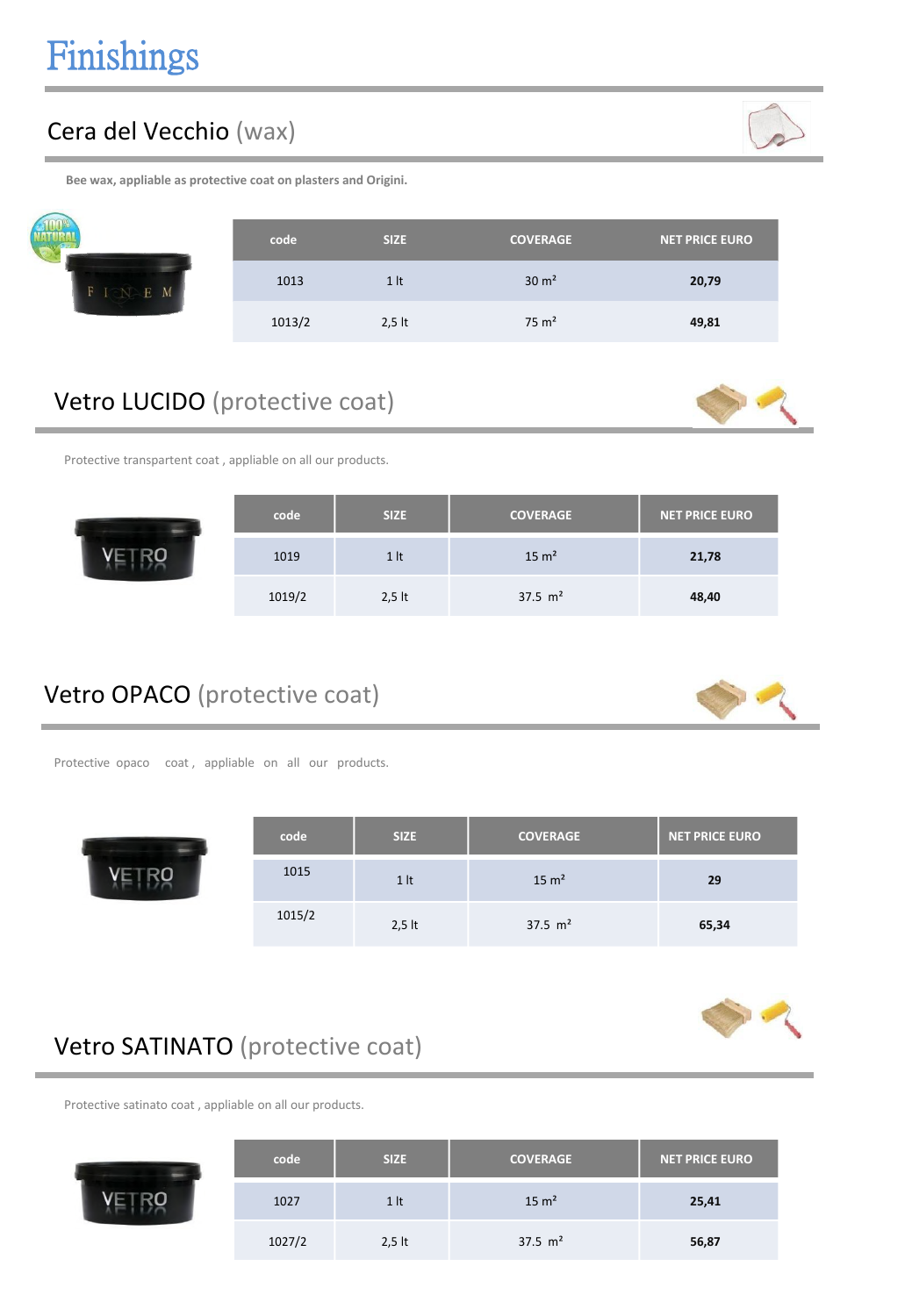1018/2<br>2.5 lt

1016/2



Protective coat , appliable on all our products. With silver aluminium flakes (code 1018) or gold aluminium flakes (code 1016)

| code         | <b>SIZE</b>     | <b>COVERAGE</b>  | NET PRICE EURO |  |
|--------------|-----------------|------------------|----------------|--|
| 1018<br>1016 | 1 <sub>lt</sub> | $10 \text{ m}^2$ | 28             |  |

#### IPER RESINA

Rasina poliuretanica pe baza de apa, monocomponenta , autoreticulanta cu aspect satinat. Rezistenta la murdarie, uscare rapida (1L+25CC)



| <b>CODE</b> | <b>SIZE</b>    | <b>NET PRICE EURO</b> |
|-------------|----------------|-----------------------|
| 1010        | 1 <sup>1</sup> | 48,15                 |
| 1010 / 25   | 25cc           | 8,22                  |

2,5 lt 25 m² **63,42**

#### IPER VETRO (base A + induritore B)

Rășină epoxidică bicomponentă, tixotropică, trasparentă

| <b>A SHAMMAN MARITIME STATE</b><br><b>The Contract of the Contract of the Contract of the Contract of the Contract of the Contract of the Contract of </b> |             |                      |                           |
|------------------------------------------------------------------------------------------------------------------------------------------------------------|-------------|----------------------|---------------------------|
| BAZA A                                                                                                                                                     | <b>CODE</b> | <b>SIZE</b>          | <b>NET PRICE EURO</b>     |
|                                                                                                                                                            | 1029        | 1 lt $(A+B)$         | 46<br>(promotie stoc)     |
| <b>INTARITOR B</b><br>70                                                                                                                                   | 1029/2      | $2.5 \text{ L}(A+B)$ | 110,69<br>(promotie stoc) |

#### Savon d`eau (soap)



**Naturale soap, appliable as protective coat on plasters.**





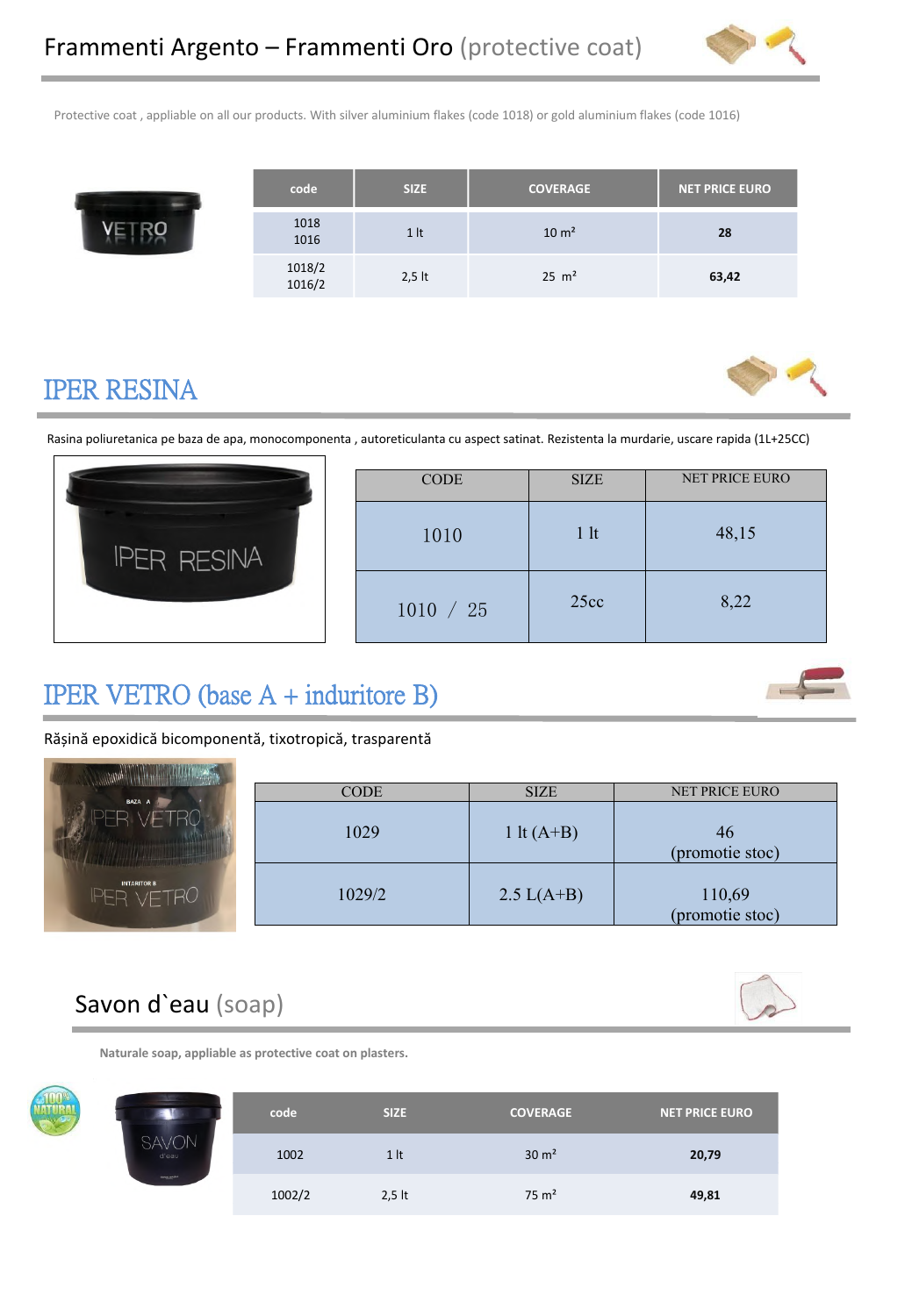#### SIGILANTE

| <b>NAVAL HART</b>   |      |             |              |                       |
|---------------------|------|-------------|--------------|-----------------------|
| SGILLAN<br>SGILLANT | code | <b>SIZE</b> | <b>COLOR</b> | <b>NET PRICE EURO</b> |
|                     | 1040 | 290 ML      | Transparent  | 13,40                 |
|                     |      |             |              |                       |

#### LATTE DETERGENTE PER PARETI CREATIVE





### Aurora Boreale



#### **GLITER**



| <b>Articolo</b> | <b>Descrizione</b>               | <b>EURO</b> |
|-----------------|----------------------------------|-------------|
| 62/GL           | <b>I CRISTALLI ARGENTO 62 CC</b> | 10          |
| 62/GM           | I CRISTALLI OLOGRAFICI 62 CC     | 10          |
| 62/GO           | I CRISTALLI ORO 62 CC            | 10          |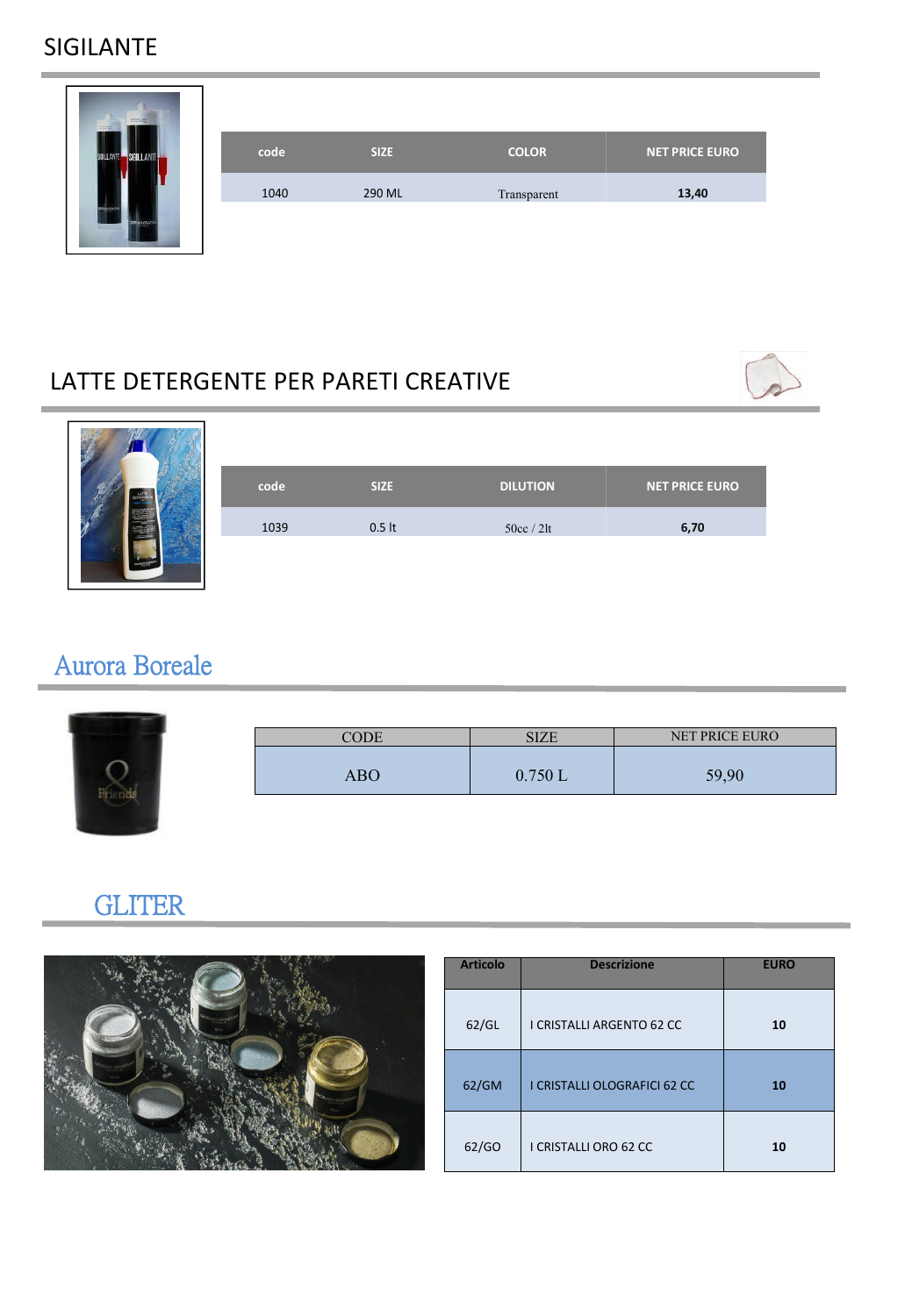# Tools

| <b>CODE</b>       | <b>DESCRIPTION</b>                    | <b>NET PRICE EURO</b> |
|-------------------|---------------------------------------|-----------------------|
| KIT/ P NUDO       | FRATTAZZO PICC. INOX 20X8X0.6         | 37,59                 |
| KIT/NUDO          | FRATTAZZO GRANDE INOX 28X12X0,6       | 42,63                 |
| KIT/I             | FRATTAZZO DENTATA INOX "BAM."+"ZEN"   | 31,08                 |
| KIT/B             | FRATTAZZO PLASTIC "BAMBOO"            | 10,5                  |
| PE1               | <b>ROLA</b>                           | 8,27                  |
| PE <sub>3</sub>   | BRUSH for the application of VETRO    | 9,24                  |
| PE <sub>4</sub>   | LA SPATOLA DENTATA - SPATULA ZIMTATA  | 4.83                  |
| PE <sub>6</sub>   | <b>GUANTO - MANUSA</b>                | 11,34                 |
| PE7               | <b>SPUGNA - BURETE</b>                | 2.31                  |
| PE8               | IL PRATO SINTETICO - PERIE PT ISTINTO | 12,6                  |
| PE9               | IL PENNELLONE PICCOLA - BIDINEA MICA  | 10.71                 |
| <b>PE10</b>       | IL PENNELLONE - BIDINEA MARE          | 18,27                 |
| <b>PE 12</b>      | <b>TIRARIGHE</b>                      | 9,45                  |
| SPR               | IL NEBULIZZATORE DI GG                | 5,11                  |
| <b>PANNO</b>      | <b>RAG</b>                            | 2.73                  |
| <b>LUNA</b>       | SPATOLA MEZZALUNA                     | 6.72                  |
| <b>CARAFFA</b>    | PLASTIC PITCHER 250 ML                | 3.36                  |
| <b>PE 14</b>      | <b>RULLO PELLE</b>                    | 24                    |
| <b>PE 15</b>      | <b>RULLO VIA LATTEA</b>               | 8,88                  |
| <b>KIT ESTASI</b> | KIT PENNELLI PER MARMO                | 56,7                  |
|                   | MIXER MISCELATORE 10X500              | 2.63                  |
|                   | SPADA MISCELATRICE                    | 2.63                  |
|                   | KIT DI ADDESTRAMENTO MASTER           | 98                    |





















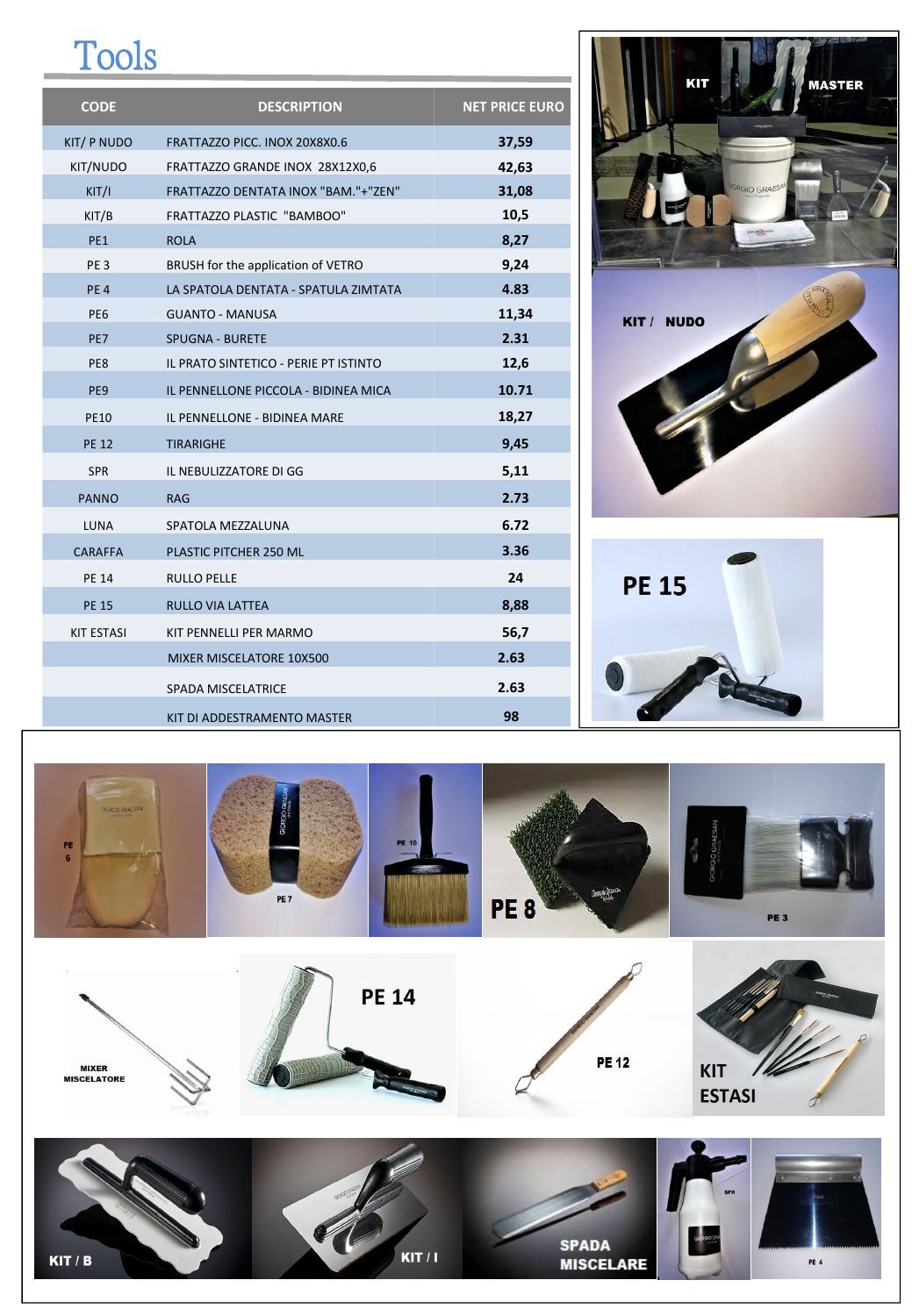# Colours 0,750 lt



| <b>I COLORI DI PIETRA</b> | <b>CODE</b> | <b>PRICE EURO</b> |
|---------------------------|-------------|-------------------|
| <b>I COLORI DI PIETRA</b> | <b>GA</b>   | 50,38             |
| <b>I COLORI DI PIETRA</b> | GB          | 50,38             |
| <b>I COLORI DI PIETRA</b> | GC          | 50,38             |
| I COLORI DI PIETRA        | GD          | 50,38             |
| <b>I COLORI DI PIETRA</b> | <b>GE</b>   | 50,38             |
| I COLORI DI PIETRA        | GF          | 50,38             |
| I COLORI DI PIETRA        | GG          | 50,38             |

| <b>I COLORI DI PORTOFINO</b> | <b>CODE</b> | <b>PRICE EUR</b> | <b>I COLORI DEL SOLE</b> | <b>COD</b> | <b>PRICE EURO</b> |
|------------------------------|-------------|------------------|--------------------------|------------|-------------------|
| I COLORI DI PORTOFINO        | KA          | 50,38            | <b>I COLORI DEL SOLE</b> | ZA         | 64,80             |
| I COLORI DI PORTOFINO        | KB          | 50,38            | <b>I COLORI DEL SOLE</b> | ZB         | 64,80             |
| I COLORI DI PORTOFINO        | KC          | 50,38            | <b>I COLORI DEL SOLE</b> | <b>ZC</b>  | 64,80             |
| I COLORI DI PORTOFINO        | <b>KD</b>   | 50,38            | <b>I COLORI DEL SOLE</b> | ZD         | 64,80             |
| I COLORI DI PORTOFINO        | <b>KE</b>   | 50,38            | <b>I COLORI DEL SOLE</b> | <b>ZE</b>  | 50,38             |
| I COLORI DI PORTOFINO        | <b>KF</b>   | 50,38            | <b>I COLORI DEL SOLE</b> | ZF         | 50,38             |
| I COLORI DI PORTOFINO        | KG          | 50,38            | <b>I COLORI DEL SOLE</b> | <b>ZG</b>  | 50,38             |

| <b>I COLORI DI LONDRA</b> | <b>COD</b> | <b>PRICE EUR</b> | <b>I COLORI DI NEW YORK</b> | <b>CODE</b> | <b>PRICE EURO</b> |
|---------------------------|------------|------------------|-----------------------------|-------------|-------------------|
| I COLORI DI LONDRA        | <b>SA</b>  | 50,38            | <b>I COLORI DI NEW YORK</b> | <b>NA</b>   | 50,38             |
| I COLORI DI LONDRA        | <b>SC</b>  | 50,38            | I COLORI DI NEW YORK        | <b>NB</b>   | 50,38             |
| I COLORI DI LONDRA        | SG         | 50,38            | <b>I COLORI DI NEW YORK</b> | <b>NO</b>   | 50,38             |
| I COLORI DI LONDRA        | <b>SB</b>  | 88,17            | I COLORI DI NEW YORK        | <b>NY</b>   | 50,38             |
| <b>I COLORI DI LONDRA</b> | <b>SD</b>  | 88,17            | <b>I COLORI DI NEW YORK</b> | <b>NL</b>   | 64,80             |
| I COLORI DI LONDRA        | <b>SE</b>  | 88,17            | <b>I COLORI DI NEW YORK</b> | <b>NR</b>   | 64,80             |
| I COLORI DI LONDRA        | <b>SV</b>  | 88,17            | <b>I COLORI DI NEW YORK</b> | <b>NS</b>   | 64,80             |

| <b>I COLORI DELL'ANIMA</b>  | <b>COD</b> | <b>PRICE EURO</b> |
|-----------------------------|------------|-------------------|
| I COLORI DELL ANIMMA        | AA         | 64,80             |
| I COLORI DELL ANIMMA        | AF         | 64,80             |
| I COLORI DELL ANIMMA        | AL         | 64.80             |
| I COLORI DELL ANIMMA        | <b>AM</b>  | 64,80             |
| <b>I COLORI DELL ANIMMA</b> | <b>AR</b>  | 64,80             |
| I COLORI DELL ANIMMA        | AV         | 64,80             |
| I COLORI DELL ANIMMA        | AZ         | 64,80             |